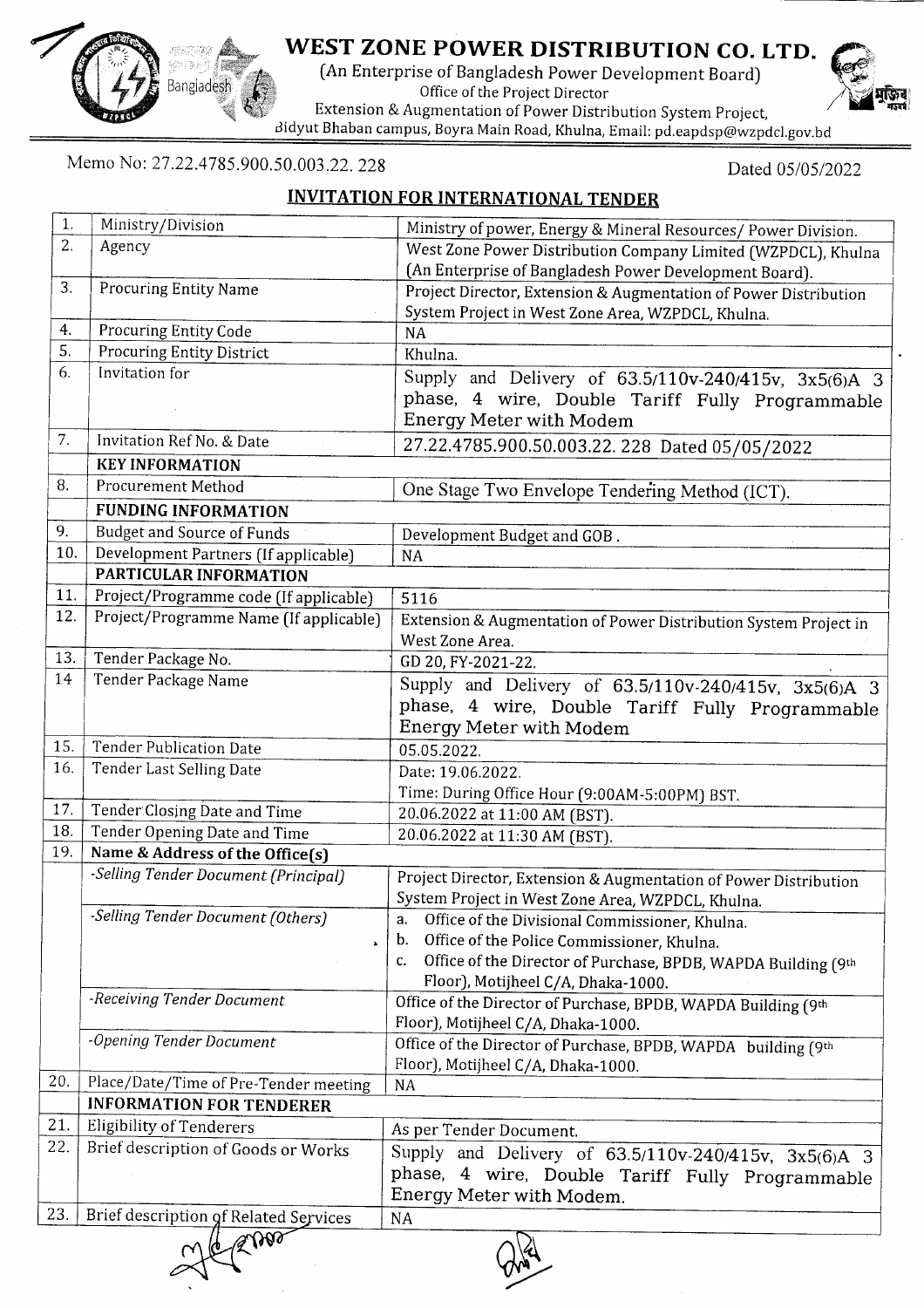

## WEST ZONE POWER DISTRIBUTION CO. LTD.

(An Enterprise of Bangladesh Power Development Board) Office of the Project Director Extension & Augmentation of Power Distribution System Project,

Bidyut Bhaban campus, Boyra Main Road, Khulna, Email: pd.eapdsp@wzpdcl.gov.bd

| 24. |                                                                                                                                                                | Price of Tender Document (BDT)                                                  | BDT 10,000.00 (Ten Thousand Only) as nonrefundable demand        |                                                                  |                        |                                                                |  |  |
|-----|----------------------------------------------------------------------------------------------------------------------------------------------------------------|---------------------------------------------------------------------------------|------------------------------------------------------------------|------------------------------------------------------------------|------------------------|----------------------------------------------------------------|--|--|
|     |                                                                                                                                                                |                                                                                 |                                                                  |                                                                  |                        | draft/pay order in favor of Project Director, Extension &      |  |  |
|     |                                                                                                                                                                |                                                                                 |                                                                  |                                                                  |                        | Augmentation of Power Distribution System Project in West Zone |  |  |
|     |                                                                                                                                                                |                                                                                 | Area, WZPDCL, Khulna for each set of tender documents.           |                                                                  |                        |                                                                |  |  |
| 25. | Package                                                                                                                                                        |                                                                                 |                                                                  | Location                                                         | <b>Tender Security</b> | Completion Time                                                |  |  |
|     | no.                                                                                                                                                            | Identification of package                                                       |                                                                  |                                                                  | Amount in Taka         |                                                                |  |  |
|     |                                                                                                                                                                |                                                                                 |                                                                  |                                                                  | <b>BDT</b>             | 120 (One hundred<br>Twenty) Days from the                      |  |  |
|     | Supply and Delivery of 63.5/110v-<br>GD20, FY<br>240/415v, 3x5(6)A 3 phase, 4 wire,<br>Double Tariff Fully Programmable<br>2021-22<br>Energy Meter with Modem. |                                                                                 |                                                                  |                                                                  | 12,96,000.0            |                                                                |  |  |
|     |                                                                                                                                                                |                                                                                 |                                                                  | Store,                                                           | or                     | Effective Date of                                              |  |  |
|     |                                                                                                                                                                |                                                                                 | Khulna.                                                          | <b>USD</b>                                                       | contract.              |                                                                |  |  |
|     |                                                                                                                                                                |                                                                                 |                                                                  |                                                                  | 15,000.0               |                                                                |  |  |
| 26. | Validity of Tender                                                                                                                                             | 120 (One Hundred twenty) Days after the date of Tender                          |                                                                  |                                                                  |                        |                                                                |  |  |
|     |                                                                                                                                                                |                                                                                 | submission deadline.                                             |                                                                  |                        |                                                                |  |  |
| 27. |                                                                                                                                                                | Validity of Tender Security                                                     | 148 (One Hundred forty-Eight) Days after the date of Tender      |                                                                  |                        |                                                                |  |  |
|     |                                                                                                                                                                |                                                                                 | submission deadline.                                             |                                                                  |                        |                                                                |  |  |
| 28. |                                                                                                                                                                | Name of Official Inviting Tender                                                |                                                                  | Engr. Md. Shafiqul Islam,                                        |                        |                                                                |  |  |
| 29. | Designation & Address of Official                                                                                                                              |                                                                                 |                                                                  | Project Director, Extension & Augmentation of Power Distribution |                        |                                                                |  |  |
|     | <b>Inviting Tender</b>                                                                                                                                         |                                                                                 | System Project in West Zone Area, WZPDCL, Khulna                 |                                                                  |                        |                                                                |  |  |
| 30. | Phone: +8801700709730,<br>Contract details of Official Inviting                                                                                                |                                                                                 |                                                                  |                                                                  |                        |                                                                |  |  |
|     | Tender                                                                                                                                                         |                                                                                 |                                                                  |                                                                  |                        |                                                                |  |  |
| 31. | Any tender received by the purchaser after the deadline for<br>Special Instructions<br>a.                                                                      |                                                                                 |                                                                  |                                                                  |                        |                                                                |  |  |
|     |                                                                                                                                                                |                                                                                 | submission of Tenders shall be declared late, will be rejected   |                                                                  |                        |                                                                |  |  |
|     |                                                                                                                                                                |                                                                                 | and returned unopened to the Tenderer.                           |                                                                  |                        |                                                                |  |  |
|     |                                                                                                                                                                |                                                                                 | Tenders submitted by Fax, Telex, Swift, Cable, E-mail & by<br>b. |                                                                  |                        |                                                                |  |  |
|     |                                                                                                                                                                |                                                                                 | post/courier shall not be accepted.                              |                                                                  |                        |                                                                |  |  |
| 32. |                                                                                                                                                                | This tender will be performed according to "The Public Procurement Rules-2008". |                                                                  |                                                                  |                        |                                                                |  |  |
| 33. | The Procuring entity reserves the right to accept or reject all tender without assigning any reason.                                                           |                                                                                 |                                                                  |                                                                  |                        |                                                                |  |  |

 $ES.8022$ 

Engr. Md. Shafiqul Islam Project Director, Extension & Augmentation of Power Distribution System Project in West Zone Area, WZPDCL, Khulna<br>M